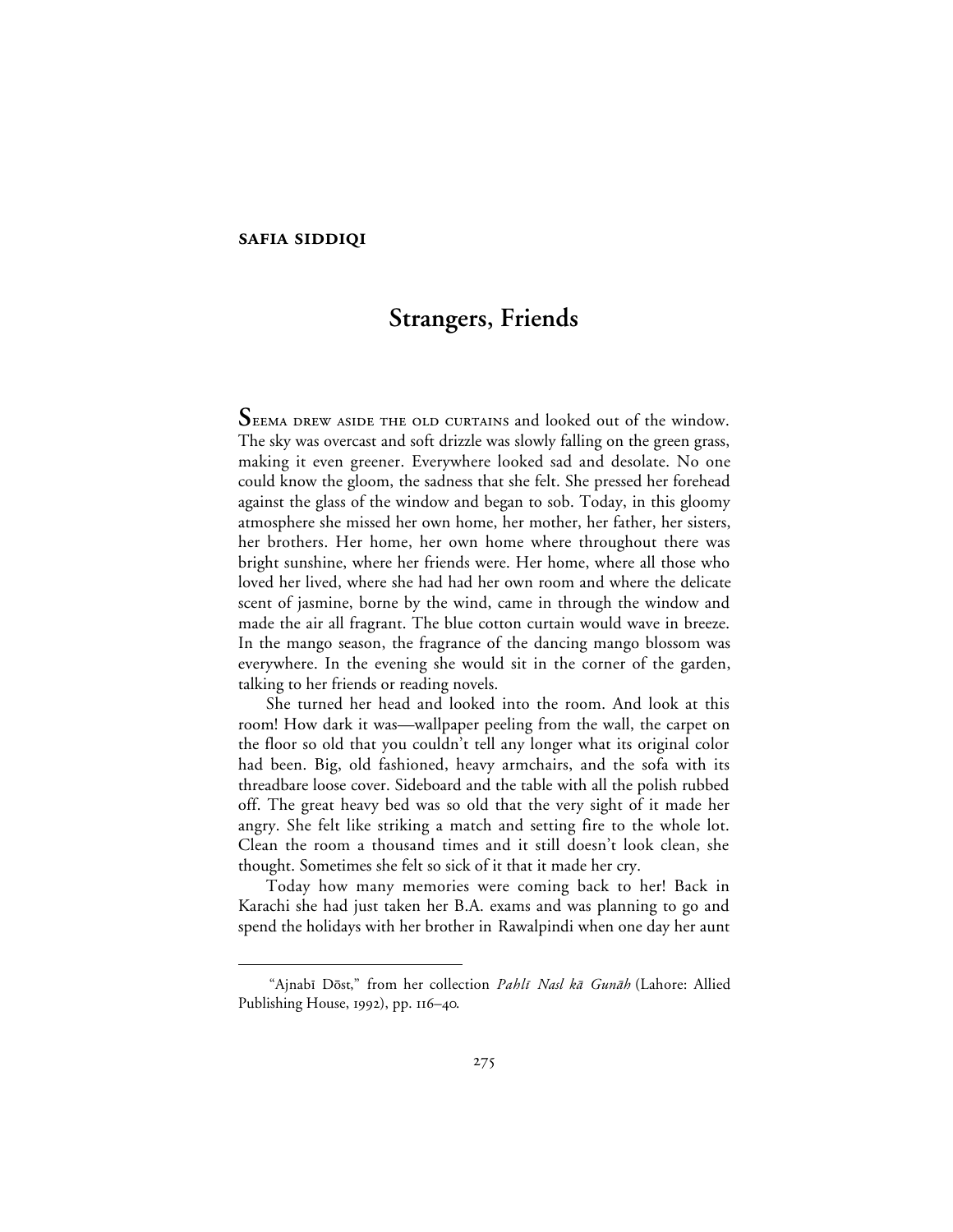came and whispered something to her mother. Then her mother, father and aunt held a series of secret meetings. A registered letter was sent to her brother, and her mother talked to her sister on the phone. And then one day some people came to tea. Her mother sent for her aunt to come in the morning and then both of them had told her to take particular care to get herself ready for their coming. She was completely perplexed. What was going on? What was all this secrecy about? And who were these visitors who were so important? She simply didn't understand; and she still wouldn't have understood if her cousin Rukhsana, who was her friend as well as her cousin, hadn't whispered to her what it was all about. What a bright girl Rukhsana was! As soon as Seema thought of her a smile came to her lips; what a mischievous and lively girl! She had explained everything to Seema in detail. A boy had come from England where he was doing his C.A. His father was ill with a heart condition and it was to see him that the boy had come. His father wanted to see him married. They were people of good family and lived near her aunt. So all this was about Seema, Seema's life and happiness, yet nobody had ever said anything to her or ever asked her anything. Nobody had included her in their conversations. Things are done in a strange way in our country, she thought. Nobody asks the girls anything until everything is settled. Seema didn't understand what had happened or how it had happened. Every-thing had been settled. She was married and within a few weeks of her marriage she came, in tears, to England. Even now it all seemed a dream, she still couldn't believe that her mother and her father were thousands of miles away. This old fashioned two-roomed flat was a prison, where she passed her days from morning to night and night to morning. Her husband wasn't interested in any kind of recreation. For him, his studies were all important. He'd yielded to his parents' pressure and married, but his aim in life was to pass his examinations. He had taken particular care to see to it that his wife's presence should not interfere with his studies in any way. He would come home from the office and at once start preparing for his exams. And Seema would have to amuse herself sitting quietly in front of the TV, watching some idiotic program. There was nothing happening in her life. She didn't even feel like writing letters. Every now and then, on the weekend, someone would drop in and things would brighten up for a little while.

Her husband thought that visiting and being visited was a waste of time, so he had only a few friends. Among them were Mr. Rahman and his wife, and Seema liked them very much. Neither of them was very highly educated but they knew how to live. They were always happy. Five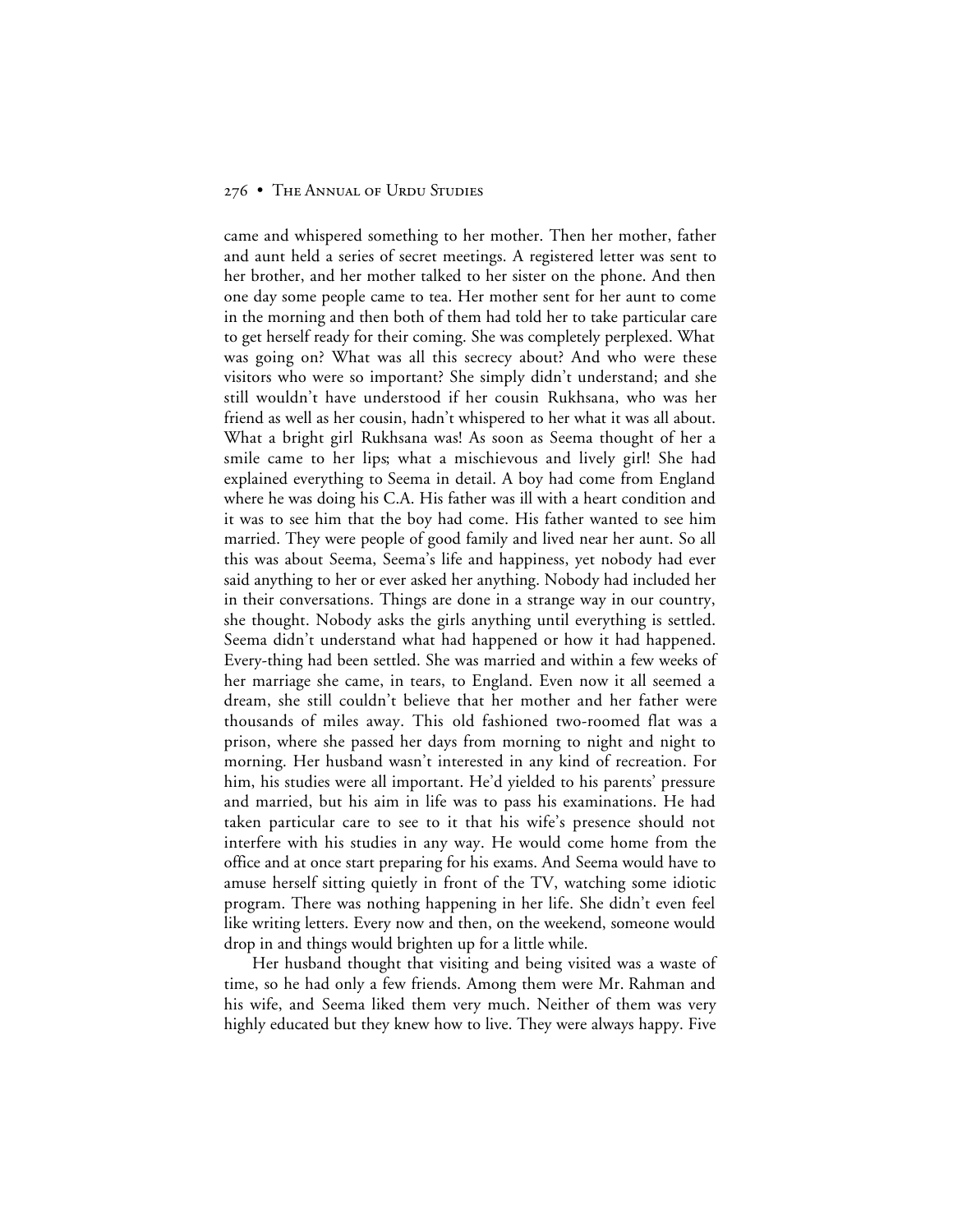days a week they worked in a factory, and on weekends they would get out and enjoy themselves. Mr. Rahman had had a very ordinary education and had come to England simply to earn money. But he was quick to recognize how he was placed. He knew how to get by in the conditions in which he found himself. Mrs. Rahman always wore a blouse and a tight jeans and black boots, and wore her hair short. How smart she was! Seema was very impressed. They hadn't been in this country very long, but they had taken its ways and you would have thought they had been born and bred here. And the most important thing was that they were both happy. When Mrs. Rahman had shown Seema her wedding photographs, she hadn't recognized her. There she was, in her loose-fitting, long *gamiz* and her *dupatta*, the long scarf covering her head, long earrings in her ears, bangles all the way up her arms, her eyes modestly lowered. What a difference between this slim, shy girl and Mrs. Rahman! She felt very envious of her. How happy she was, and how contented with her life!

One day Mr. Rahman and his wife had come to see them and they were all talking together. Seema was telling Mrs. Rahman how lonely she felt and Mr. Rahman said, "Seema, why don't you get a job somewhere? Then you won't feel bored anymore."

She didn't say anything; she was wondering what her husband would think. Her husband said to Mrs. Rahman, "Maybe you can get Seema a job where you work."

Seema's heart began to beat faster: that would get her out of these four walls.

"Well, Seema, shall I ask them?" Mrs. Rahman said.

"Yes, do, I'm fed up with feeling so lonely."

"But, Seema," Mr. Rahman said, "what will you do in Jamila's factory?" Her husband answered for her.

"The same work as Jamila does."

"No," Mr. Rahman said, "that's not the kind of work for her to do. She is an educated woman, she ought to look for office work of some kind. It doesn't seem right that an educated woman do factory work."

"But what sort of office work can I do? I haven't any experience." Seema was again dejected.

"There's no reason why you shouldn't get a job," Mr. Rahman said. "Learn to do a bit of typing."

"I did once learn to type," Seema said, "just for my own interest, but it's been ages since I did any. My speed must be very slow."

"So what? All you need is practice, you can start going to evening classes. The fees aren't very high, and there are two or three classes a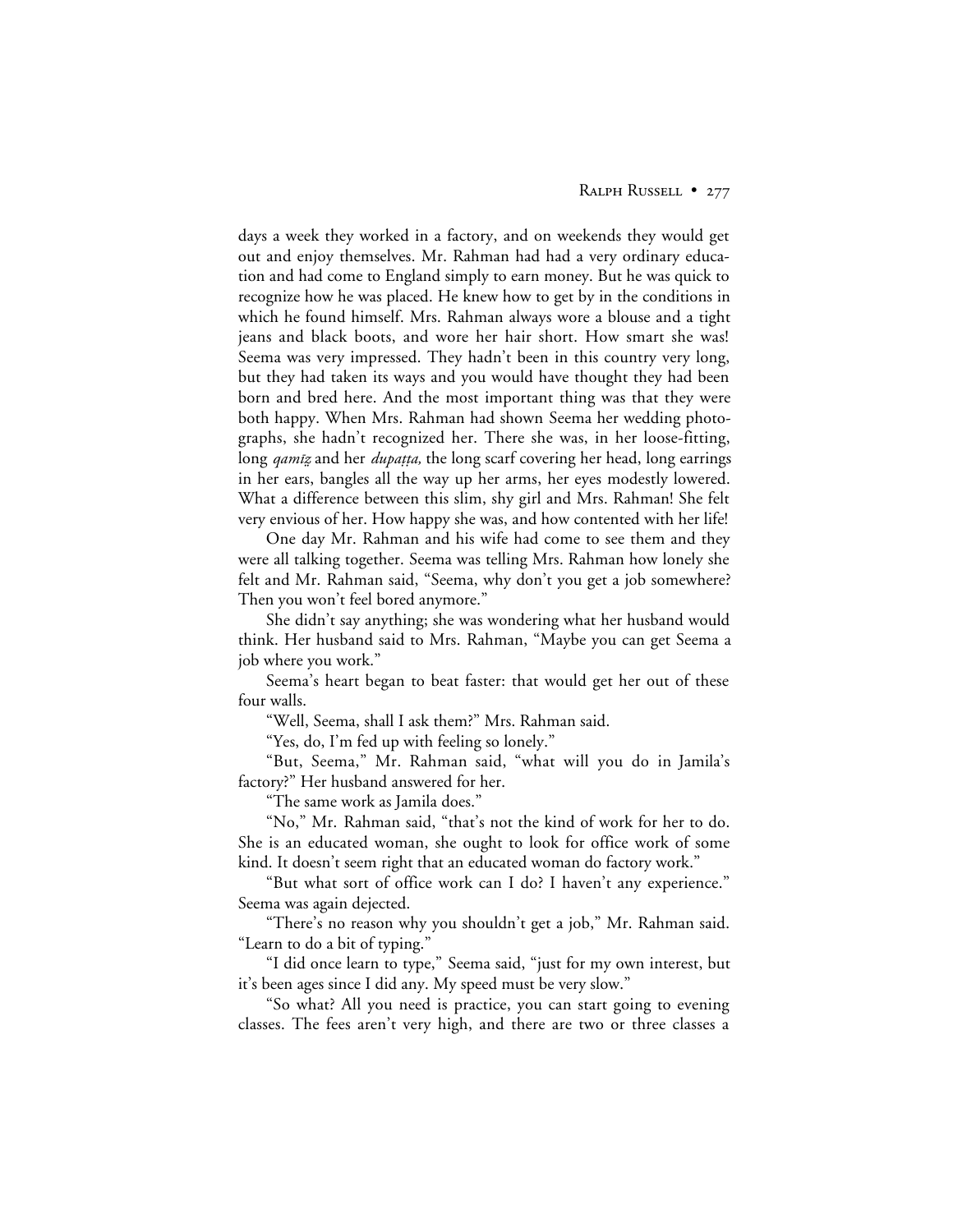week." Seema felt deeply grateful to him and because of him, her husband didn't offer much opposition.

The next day she began to run around, inquiring about evening classes. Along with typing classes she began to attend English classes as well, so that she could practice speaking English. Now, she no longer felt the burden of days passed in idleness; and at last the day came when she felt sufficient confidence in her typing to start looking for a job. She sent off applications and made phone calls, but everywhere she applied, she was asked what work she had done before, and because she had no previous experience, she was turned down. Mrs. Rahman sometimes phoned and sometimes came to her home, and if she hadn't encouraged her, she would have given up long ago. But now when she was turned down everywhere she applied, she gave up all hope. The fear of loneliness, of a life of emptiness oppressed her. She was tired of reading newspapers and magazines and of writing letters. She'd stopped going out altogether. Her husband was preparing for his final examinations and devoting every minute to his studies. He didn't like Seema going anywhere on her own, and so she couldn't go out. Anyway she didn't know her way about. And people were careful not to come to visit them because everybody knew that her husband didn't like people to come when he was studying. If anybody forgot he would soon remind them that he was still extremely busy.

In those days Seema got to the point where she simply longed for somebody to talk to. Her husband worked, either at home or in the library, and she simply didn't know how to get through the day.

One day she was listlessly looking through the pages of the local paper when the words *situation vacant* caught her eye. When she read what it said, her hopes rose, because the advertisement was for a job in which no previous experience was required. The small firm needed an office clerk. Seema phoned right away and asked for an appointment. And on the following day, when she went to the address, she discovered that it was so near that if she got the job she could walk and wouldn't even need to take a bus. On the way home after her interview with the manager her feet hardly touched the ground, she was so happy. Even now she couldn't believe that next week she would be starting work. That evening, eager to share her happiness with somebody else, she phoned Mrs. Rahman. Mrs. Rahman too was extremely pleased. Seema was both pleased and nervous. She was taking a job for the first time in her life, and on top of that, she would be working with English people. In her heart she prayed to God to make things easy for her.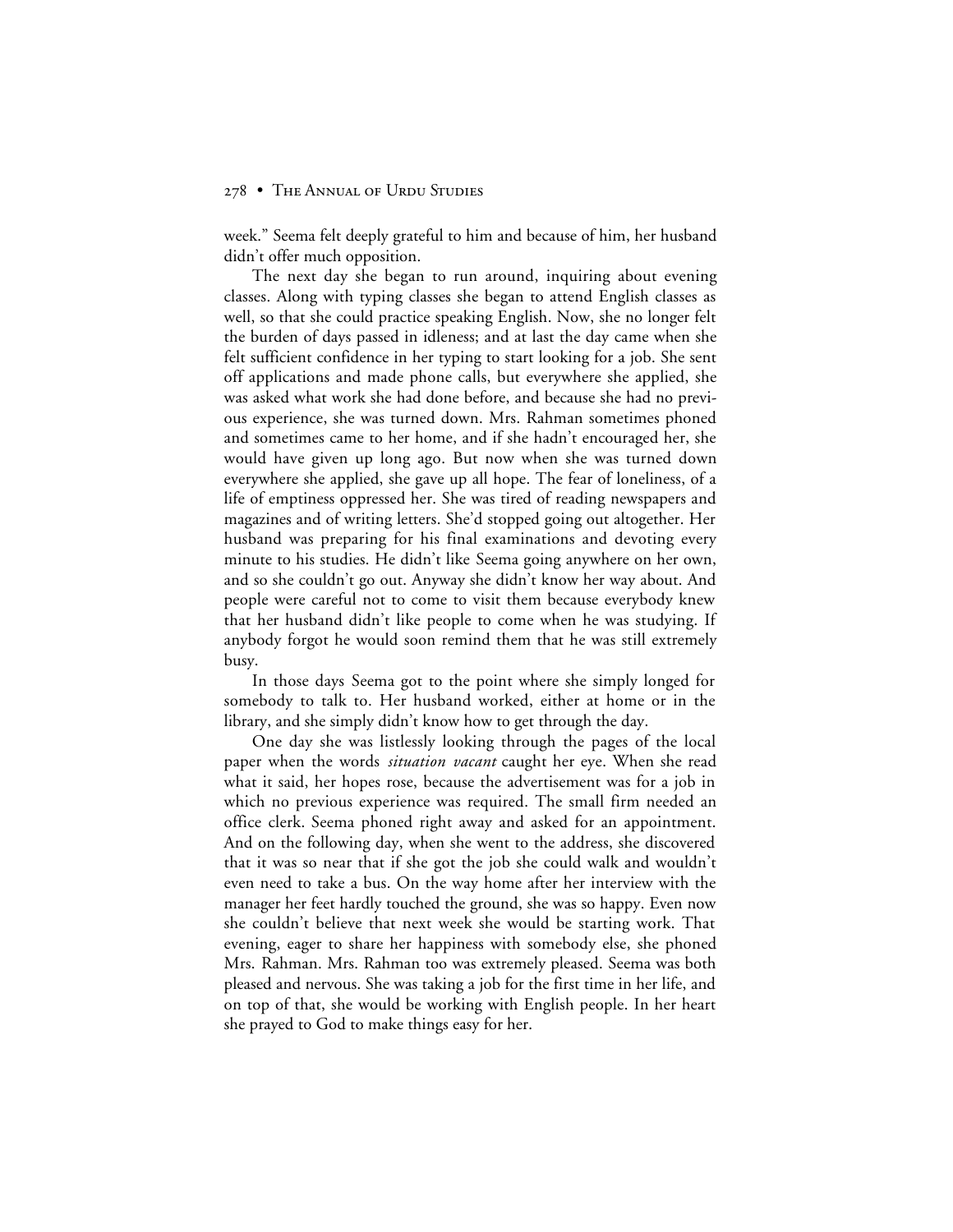## RALPH RUSSELL • 279

When she arrived for work on the first day her heart was beating fast. People must have seen from her face how nervous she felt. But when she was introduced to people there, her nervousness decreased somewhat. There were only two people in the office. One was the manager—his name was Geoffrey but everybody called him Geoff—and the other was an elderly man who was probably not far off retirement. His name was Anthony Wilson, but everybody called him Tony. The boss was Mr. Hendrick, but he was in the Head Office and only occasionally came to see how things were going. The office was on the first floor of the building and below it, on the ground floor, there was a little factory, employing ten to a dozen people. The men worked on the machines and the women in the packing department. It was a really friendly atmosphere, with everybody working happily together. There was a girl there whose name was Beverly, but everybody called her Bev. She was a tall healthy black girl who was always laughing. Everybody teased her and she made a nuisance of herself to everybody. You could hear her laugh all over the factory. Her lovely body shone as though it had just been polished. She wore tight fitting fashionable clothes and sandals with really high heels. When she came clack-clacking up the stairs, making jokes and laughing aloud, Seema felt full of envy for her and full of admiration for her beauty. She would think to herself, "Who says that beauty has anything to do with color?" Her experience soon convinced her that friendliness and good manners are enough to make anybody popular. They break though all the barriers of color and race and make everybody a human being like everybody else. Bev was a model of a living vital person for her. How nervous Seema had been, and what a support Bev's warm and friendly behavior had been to her. On her second day in the office, she had been putting paper in the typewriter when Bev had come to see Tony about something; when she saw Seema she smiled at her and said, "Hello, when did you start work?"

"Yesterday," Seema said.

"Oh, I was very busy yesterday. I'm sorry I didn't come up. Generally I come up every day to have a chat. What's your name?"

"Seema."

"I'm Beverly, but everybody calls me Bev. Can I call you Sim? It's a nice name." She winked mischievously and said, "Don't you be afraid of Geoff, he's only the manager, the boss is Hendrick and he never says anything to girls. If this chap gives you an order, don't bother about it." She laughed aloud and looked towards Geoff and then turned to Mr. Wilson and said, "How are you, Tony love?"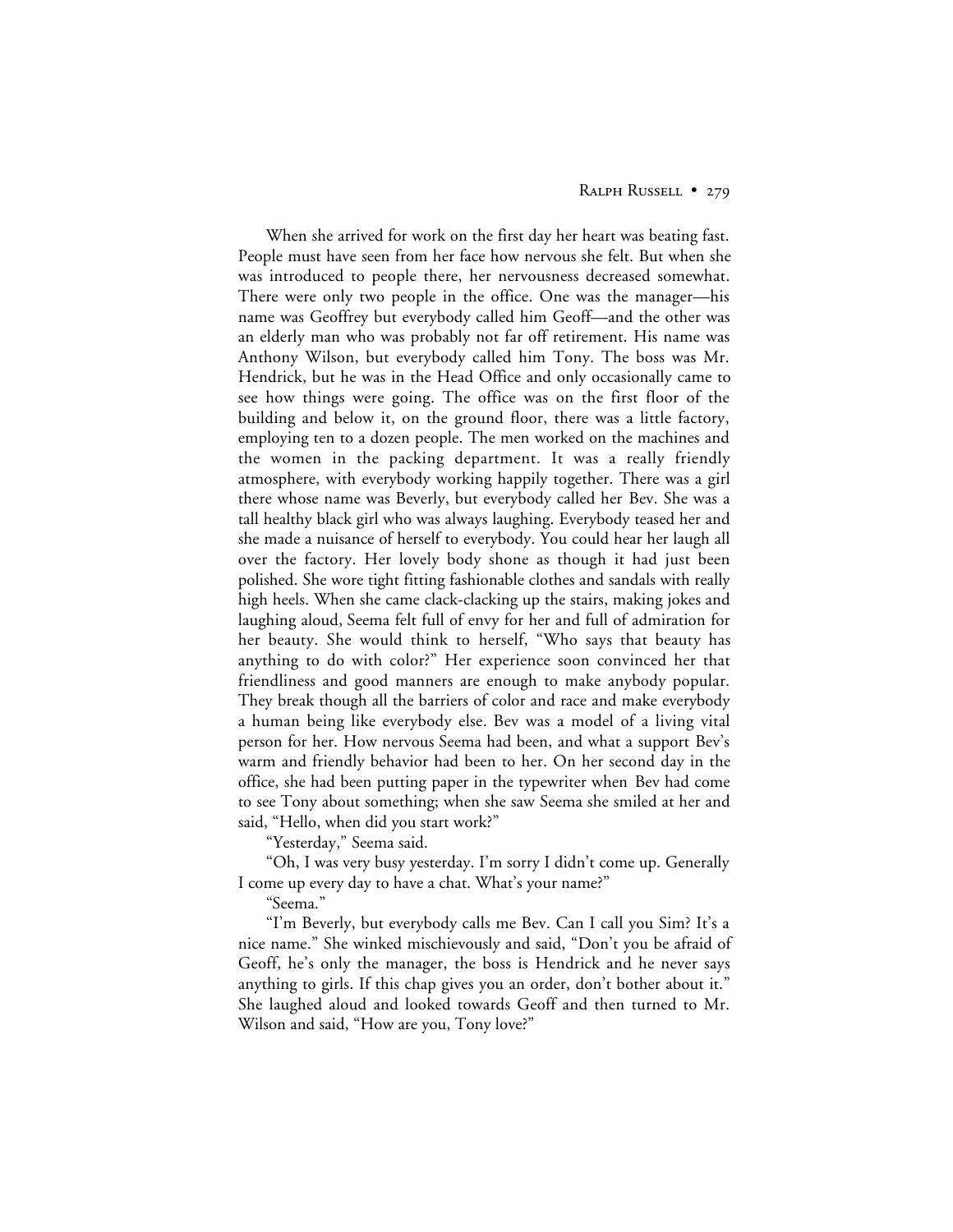"I thought you weren't talking to old men today." Mr. Wilson answered, straightening his glasses.

"You aren't old, you're as good as ten youngsters like Geoff."

Geoff pretended to be angry, "Get out," he said, "otherwise I'll pick you up and throw you out of the window."

"Oh yeah, are you strong enough for that?" she spoke laughingly and clack-clacked down the stairs. Seema too was laughing at her.

"Nice girl," commented Mr. Wilson smiling in Seema's direction.

"Yes," said Geoff, "the problem with her is too much talk and not enough work."

It didn't take Seema long to learn the job. Geoff helped her a great deal, not only as a manager but to some extent as a friend. He was about the same age as Seema and a very simple and straightforward boy. They treated her as an equal and explained all the work to her. There wasn't a lot of work; typing a few lists and filing a few receipts. Because of Geoff's friendly behavior towards her she didn't feel nervous about asking him anything. Mr. Wilson too was very kind to her. He would chat with her and tell everything about himself without ever asking her anything about herself. Gradually her shyness disappeared and the time began to pass very pleasantly. Mr. Wilson did his best to keep her happy. He sensed that she was lonely. When she talked to him she felt content.

Mr. Hendrick reminded her of her uncle. Like him, he was a tall man, with a healthy body and a handsome face and a beard. The only difference was that Mr. Hendrick's beard was brown and her uncle's was black. The first time he saw Seema he had behaved very courteously towards her—spoken to her, asked how she was and bade her welcome.

"He's a great man," she thought to herself, "he's the boss but he talks to everybody and asks them how they are. He never scolds anyone or flaunts his authority." She was very impressed by him.

Mr. Wilson constantly praised her work. "How hard she works!" he said. "She never wastes a single moment." Whenever she heard him say this, she felt depressed. "There isn't anything I can waste my time on." she thought. "I can't laugh and joke the way Beverly does, because the way I was brought up doesn't permit it. My husband hasn't got time to do anything about my loneliness; he doesn't even notice that I have any needs. If I were to go out roaming about the West End all night, I would be late to work in the morning. I've got all the time in the world, but nothing to use it on." Then she would get a choking feeling in her throat. "If God calls me to account for wasting time," she thought, "I shall dispute with Him. Why did You make me so helpless?" I shall ask him,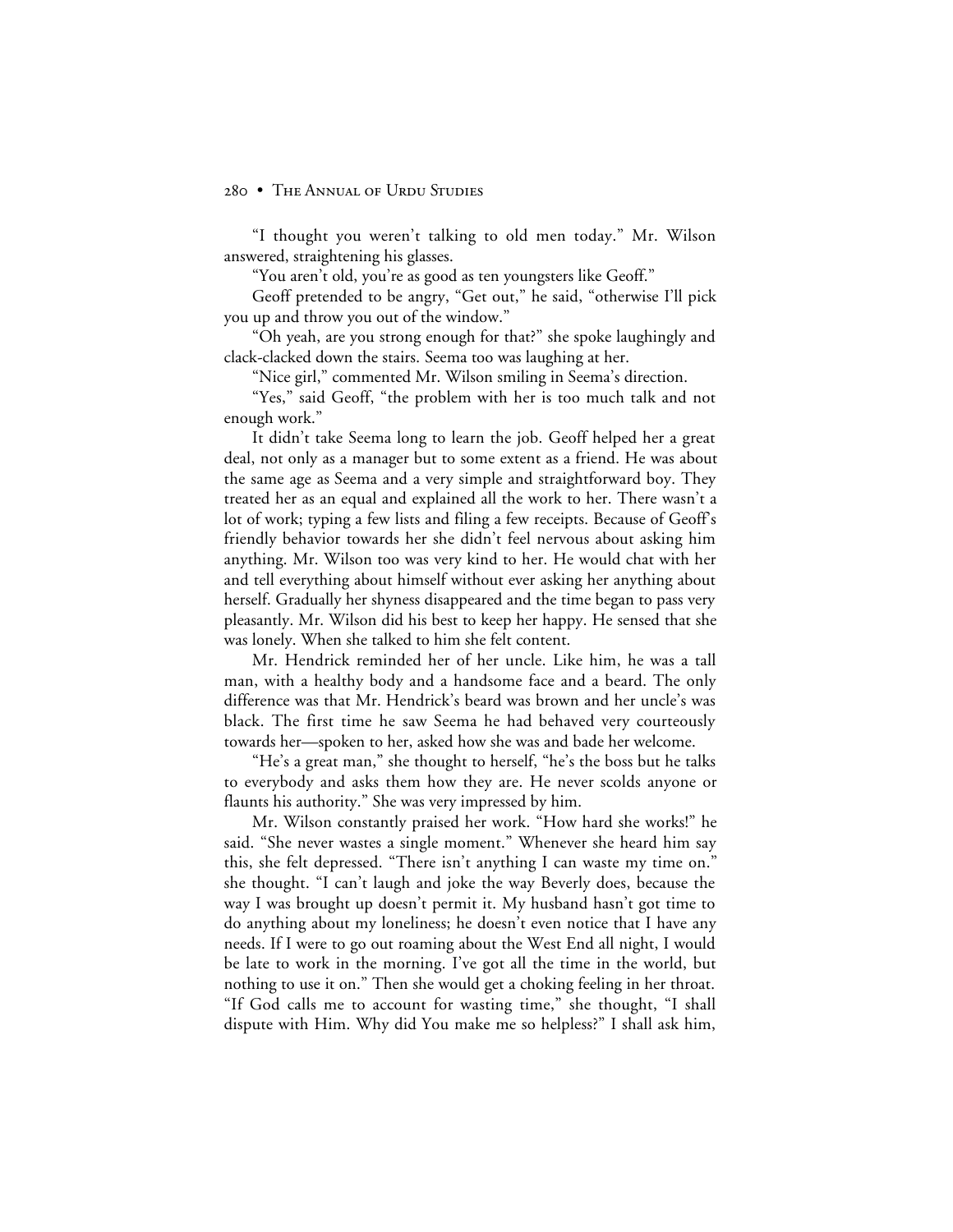"so weak, under such constraint that I had no power, even over myself, or over any of my actions, or over the use of my time? Why did You make me an aware human being and then put me under such constraint that another person, who is not in the least interested in me, is put in authority over me?" And the flame of revolt would flare up in her heart. A wave of depression would come over her, and although her eyes were dry, her heart would be weeping.

It was only a few weeks to Christmas. Seema had been working there about a year. Her husband was fully occupied. He would be taking his final exams in January, but Seema didn't find things so bad at home these days. In any case she was hardly ever there. All day she was in the office. Mr. Wilson and Geoff were always scoring points off each other and Seema would enjoy listening to them. And Christmas brought more work too. Seema sometimes had to stay late, but she had no objection to this. After all, what was there in her own home to make her anxious to get back?

It was a very cold morning, so cold that it seemed it was going to snow. She arrived at the office shivering. Mr. Wilson had a heavy cold, his old bones no longer had the strength to stand up to such cold. He was coughing a little too. Seema took off her coat and then went off to make tea for him. She had only just switched on the kettle when Mr. Hendrick arrived. Everyone was astonished to see him so early in the morning. When they saw his face, it was only natural they should feel nervous. He was not smiling his usual attractive smile, on the contrary, he looked extremely angry. Seema felt very nervous, and quickly went and sat down in her place. Her heart began to beat quickly. Mr. Hendrick was asking Geoff about some order. The order was an urgent one and it was to have been delivered the day before. Mr. Hendrick had personally promised the company that he had given the order, that there would be absolutely no delay. He had also impressed this on the foreman in the factory and now, on his way in, he'd asked him about it. He'd said that the goods had been ready and that he had phoned the office and informed them. It was due to the carelessness of the office people that the delivery had not been made, and now he was asking Geoff about it. Geoff's face had turned pale. Seema didn't know why, but she stood up and spoke, "Excuse me, sir."

"Yes?" He turned towards Seema.

"Sir, it was my fault, I forgot to tell Geoff the factory had phoned to say that the goods were ready. I'm really sorry, sir."

"Oh," Mr. Hendrick suddenly paused, "never mind, the delivery can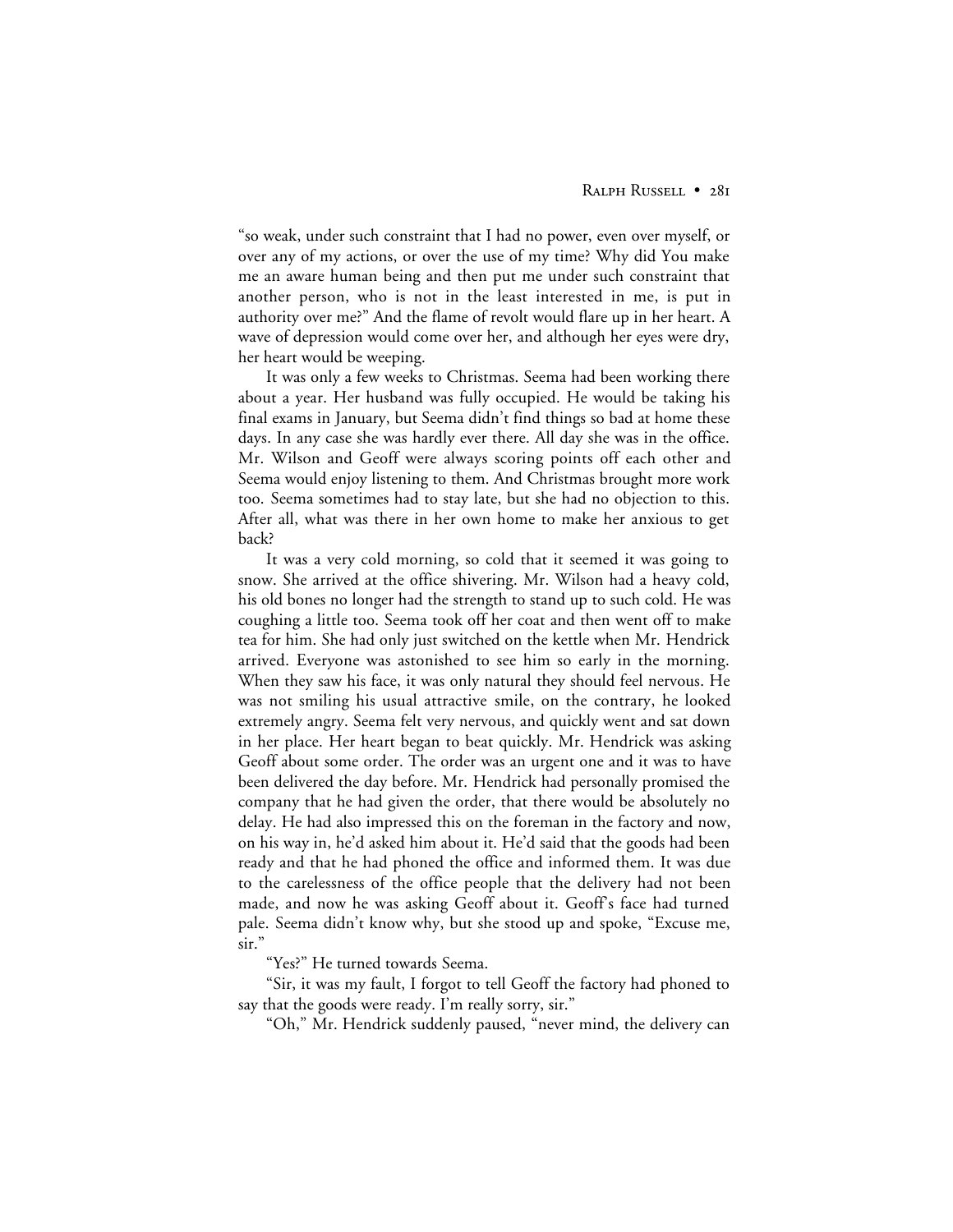be made today, it's not all that late," he said slowly.

"Thank you, sir, you may be assured that it won't happen again. I feel very ashamed." Seema said.

"It doesn't matter, things like this happen sometimes." His tone had at once become kindly. "Alright Geoff, you make immediate arrangements for delivery." He paused a moment and then said, "Since it's your responsibility, it is you I called to account. If I said anything that offended you, please disregard it." And he turned and went off towards the stairs.

"Thank you, sir," Geoff said in a weak voice and sad down heavily in his chair.

"Well done!" said Mr. Wilson, between his coughs. Seema was in a sort of trance; how quick she had been to tell Mr. Hendrick such a big lie! She still couldn't believe that what her ear had heard had really happened. After a few moments, Geoff got up and came over to her. She was filing papers but she stopped of her own accord and looked up.

Geoff put his hand on her shoulder and bent down and said, "Thank you, Sim." She hadn't the courage to look at Geoff and quickly got up and went off to make the tea.

Geoff had been working in the firm for seven years. He had begun as a trainee manager and because he was hard working and intelligent, he very quickly learnt the work. Then two years ago, when the previous manager had retired, he became the manager. His quiet courtesy made him popular with everyone, and Mr. Hendrick too was very well satisfied with his work and treated him like a son. Geoff lived with his old mother, he had no brothers or sisters and was very shy, so he had never managed to make friends with girls. Apart from his work, there were only two things in life of any importance to him: watching football on TV and doing crosswords. He was quite different from most boys. Over the course of time Seema had learned all about him from what Mr. Wilson had told her. Geoff had always been diffident about talking to Seema but had slowly become a little freer than he had been previously. Seema liked his blue eyes, but now when she saw him standing so near, she at once took fright. Why did she hesitate to meet his glance? She didn't know.

After this incident, Geoff's attitude gradually changed. Now he would talk freely to Seema and time would pass very pleasantly. In the mornings when she arrived at the office Mr. Wilson would say to her between coughs, "You are looking very pretty today, Sim," and Geoff would smile and say, "Old man it's time you stopped paying compliments to girls. That's what's given you your heart condition." Mr.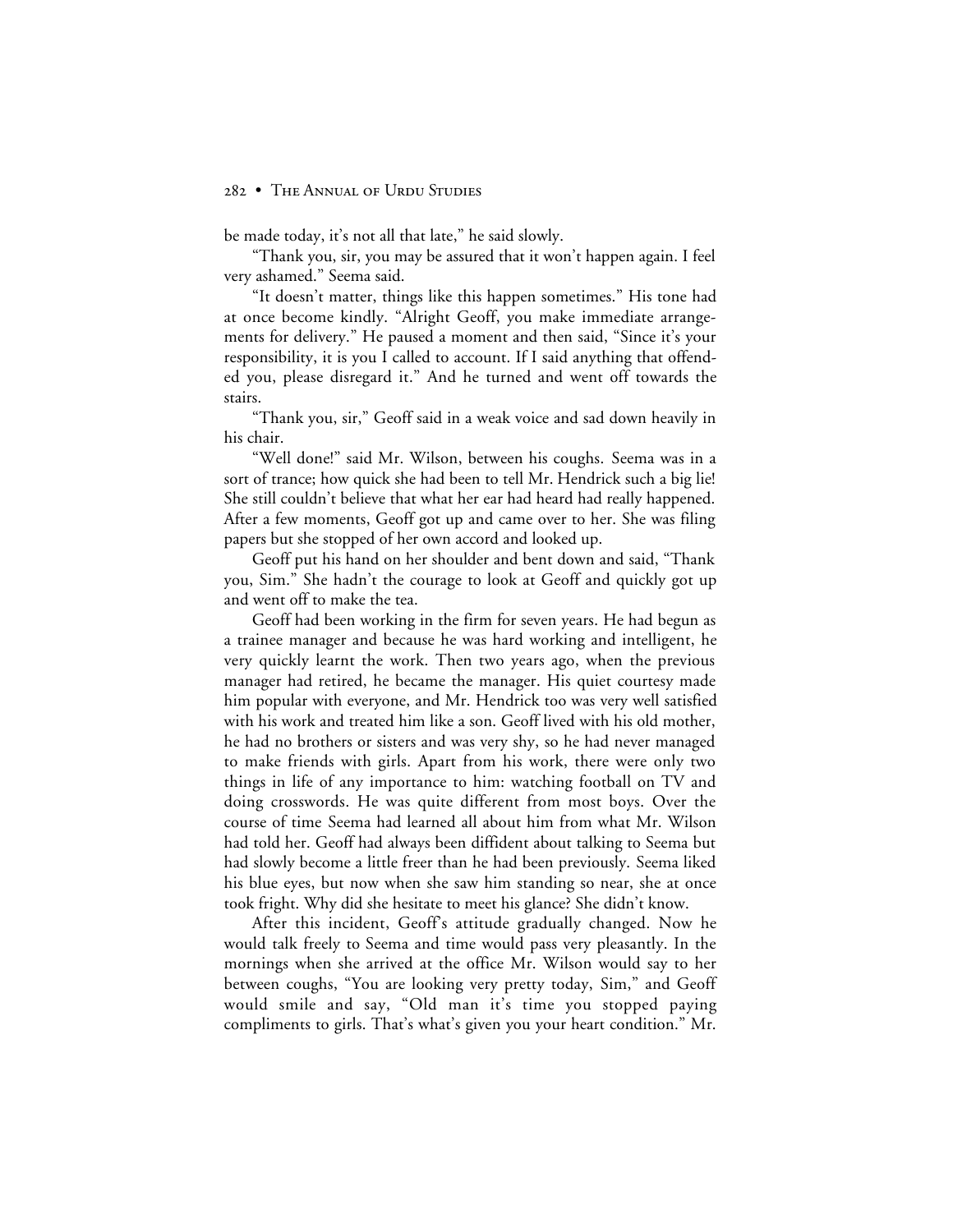Wilson would smile and reply, "There's nothing wrong with my heart, and when I talk to girls, it makes it even stronger." Seema too would laugh. One dark winter morning Mr. Wilson looked at her and said, "Sim, you bring sunshine to this place. How much nicer things are since you came."

Geoff smiled and said, "Tony, you're right sometimes," and Mr. Wilson laughed.

Seema looked at Geoff and said, "Do you want tea as well? This is Mr. Wilson's signal, when he wants tea, he starts singing my praises."

Geoff laughed, "Dirty old man," he said, "no I'm not saying it because I want tea. When you make tea, you'll give me a cup too." He looked up from the register at Seema, and those blue eyes seemed to dominate her.

Now she would often feel as if those smiling blue eyes pursued her wherever she was. She'd think with a start, "What is the matter with you? Have you gone crazy?" She felt as though any moment now, her secret would be discovered. And then she would ask herself, "What secret? Is it a secret that I like being with people? That's not a sin. So why do I feel like this when I haven't done anything wrong?"

One day, during lunch time when she was window shopping, she saw a blue shirt in a shop window. The shirt wasn't all that striking but she liked its color. She went in. The shop assistant asked her, "What size collar would it be, madam?" and she gave a start and quickly began to feel in her purse to see whether she even had any money with her.

"This tie will go well with the shirt, madam," the assistant said.

"Very well, I'll take that too," she said.

"Is it a gift, madam? Shall I wrap it?"

"Yes please," she replied.

She put the packet in a plastic bag and went back to the office. Then it suddenly hit her. "What on earth have I done?" she thought. "Who have I bought this shirt for?" She looked all around her to see if anyone had witnessed anything, but Mr. Wilson was talking to one of the drivers, and Geoff was on the phone. Seema began to feel ashamed, then she told herself, "Good God, if I have bought a shirt, is that a sin? I'm a married woman, can't I even buy my husband a shirt?" And her conscience was satisfied.

At dinner that evening she said to her husband, "These days all the shops are decorated for Christmas; there're lots of nice things in them."

He went on eating as usual.

"There're some very nice shirts in that shop in the arcade. You ought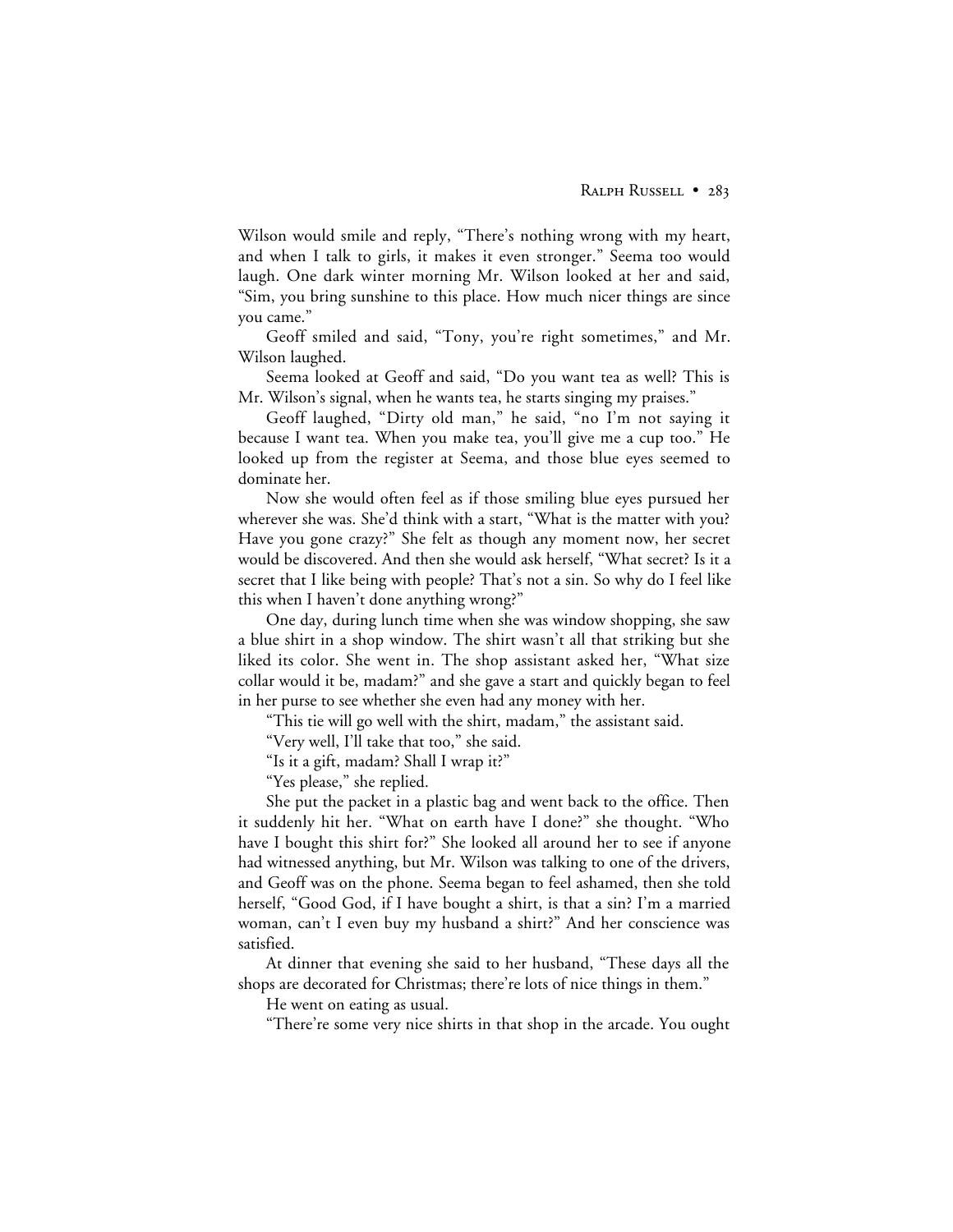to buy a couple."

"I don't need any shirts at present. And I'm not such a fool as to buy things just before Christmas. Christmas is an excuse to rob you. If I do want to buy one, sales start after Christmas. Things will be cheaper and I can buy one then."

She kept quiet for a minute or two and then said, "I saw a shirt there, with a matching tie and I liked it a lot. Shall I get it for you?"

"No, I don't need a shirt or a tie. Why are you so keen to throw your money away?"

She stopped eating and got up from the table feeling absolutely furious. She had wanted to please him, and if only for that reason, he might have said yes; but to him, money was everything and there wasn't a hope that he'd ever spend a penny more than was absolutely necessary. She did the washing up, inwardly seething with anger, her hot tears falling into the hot water in the sink. Next morning, she put the packet just as it was, into the cupboard, banishing even the thought of ever giving him a surprise and, for all practical purposes, forgetting that it was there.

It was two days before Christmas, and today was the last day to work. At four o'clock Mr. Hendrick was giving a Christmas party. When she got dressed in the morning, she put on a dark silk sari. The weather was dry but extremely cold. When she got to the office people looked at her in amazement and in admiration. The boys in the factory whistled as she passed and she walked into the office. Mr. Wilson cried out delightedly as soon as he saw her, "Hello, hello! Seema dear, today you look absolutely lovely." He got up and came towards her. "Thank you my dear for the present."

The night before when she had left the office, she had left a box of cigars for him on his desk when he wasn't looking. Now he gave her a box of chocolates. She looked all around; there was nobody except Mr. Wilson in the room. To this day, Geoff had never once been absent. A few moments passed and then she could wait no longer. "Hasn't Geoff come? He's alright, isn't he?" She was astonished to find she was feeling embarrassed. After all, there's nothing wrong in asking after somebody whom you work with.

"Yes, yes he is alright," Mr. Wilson said, nodding his head. "He'll have gone to the Head Office today. He'll be coming on here after that. He has to make the arrangements for the party there too. And he has to bring the things for the party here this evening."

At lunch time, instead of going home she made do with a cup of tea in the office and talked to Mr. Wilson. She told him about her father and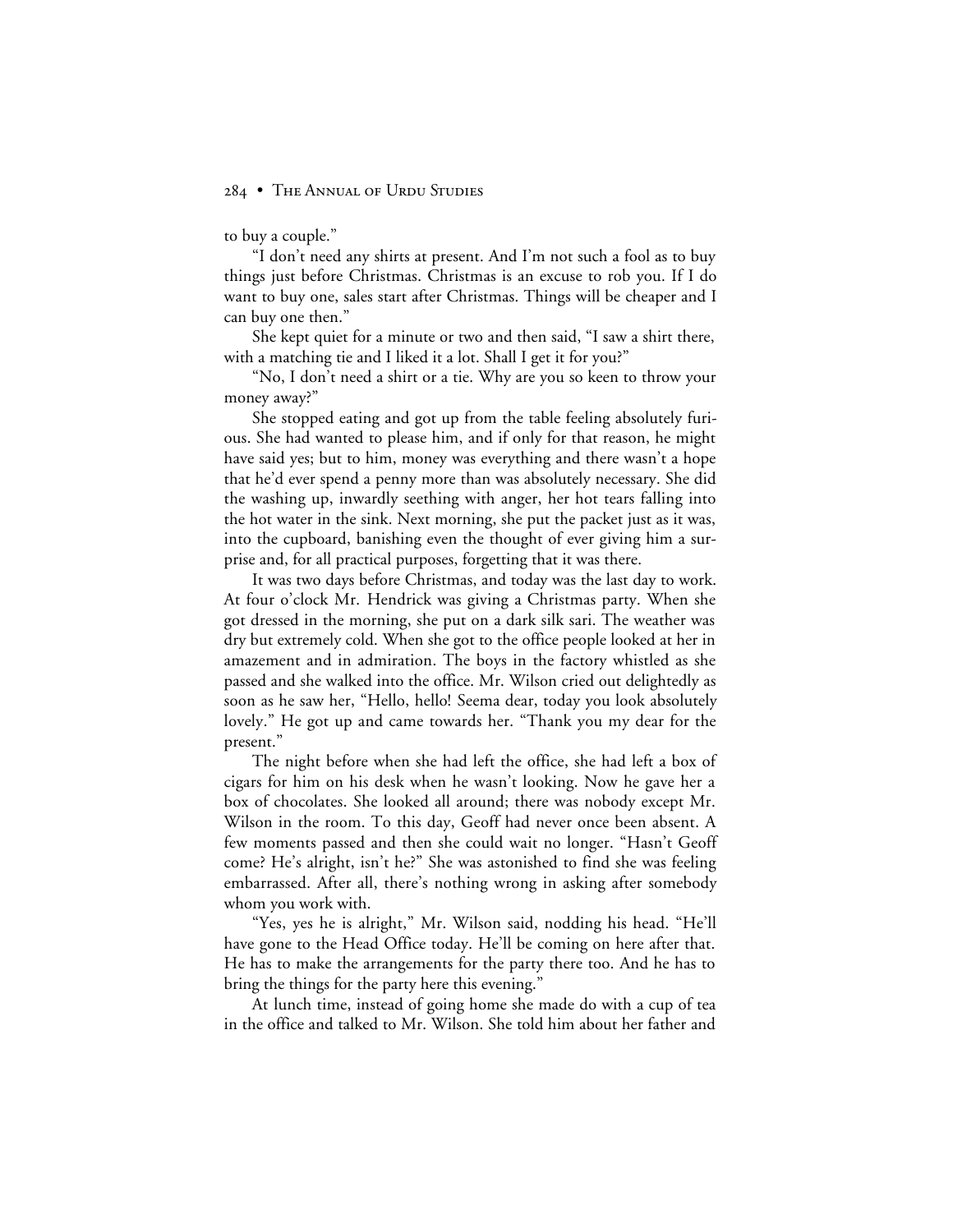her mother and her family. Today, for the first time for many days. She was missing them terribly and the words stuck in her throat and tears came to her eyes. She tried to keep back her tears as she gulped down her tea. Mr. Wilson didn't say anything. He was probably thinking of his own children, separated from him as Seema was separated from her father, by thousands of miles. One son was in America and another was in Australia. Then Geoff appeared, festooned with all manner of parcels, and the atmosphere lightened at once. They began to get ready for the party. She went downstairs with Mr. Wilson into the hall, where the packing was usually done. It was a wonderful sight there. All over there were colored flags and balloons and on the side there was a table with food and drink set out on it. After a little while Mr. Hendrick came in with Geoff. He shook hands with everybody, wished them all a Merry Christmas, had something to drink and then went away. After he left the whole atmosphere changed, somebody put on a cassette and music began to play. The hall began to ring with laughter. Beverly had a bunch of mistletoe in her hand. "I'm just trying to catch Geoff," she said. People were laughing and clapping their hands. Beverly had got her bunch of mistletoe over Geoff's head and was holding him fast, and he was twisting and turning and doing his best to get away. Seema stood fascinated with a glass of fruit juice in her hands, looking on with envy at all these people laughing with one another. Then someone started to dance, and people put down their glasses and joined in. Some of the boys couldn't find a girl and so began to dance together, with one of them taking girl's part. Seema watched their antics and couldn't restrain her laughter. She was still laughing when somebody suddenly took hold of her hands and said, "Seema, come on." This was Beverly. "Sorry, Bev, I can't dance," she replied. She turned around and saw Geoff standing there. He too had dressed carefully for today's occasion. His brown hair was falling over his forehead and Seema suddenly thought how nice he looked. His blue shirt matched the blue of his eyes. She felt a sudden impulse to tell him how handsome he was looking. This feeling was so strong, so intense, that she couldn't stop herself and did tell him. "Thank you, madam," he put his hands on his breast and bowed to her. There was a mischievous smile on his face, and for a moment his eyes were fixed on Seema's face; then he slumped down onto a chair beside her and said, "Give me something to eat, I'm starving."

"Why didn't you get anything to eat in the Head Office?" she asked, handing him a plate.

"No, nobody bothers about me." He darted a quick glance at her.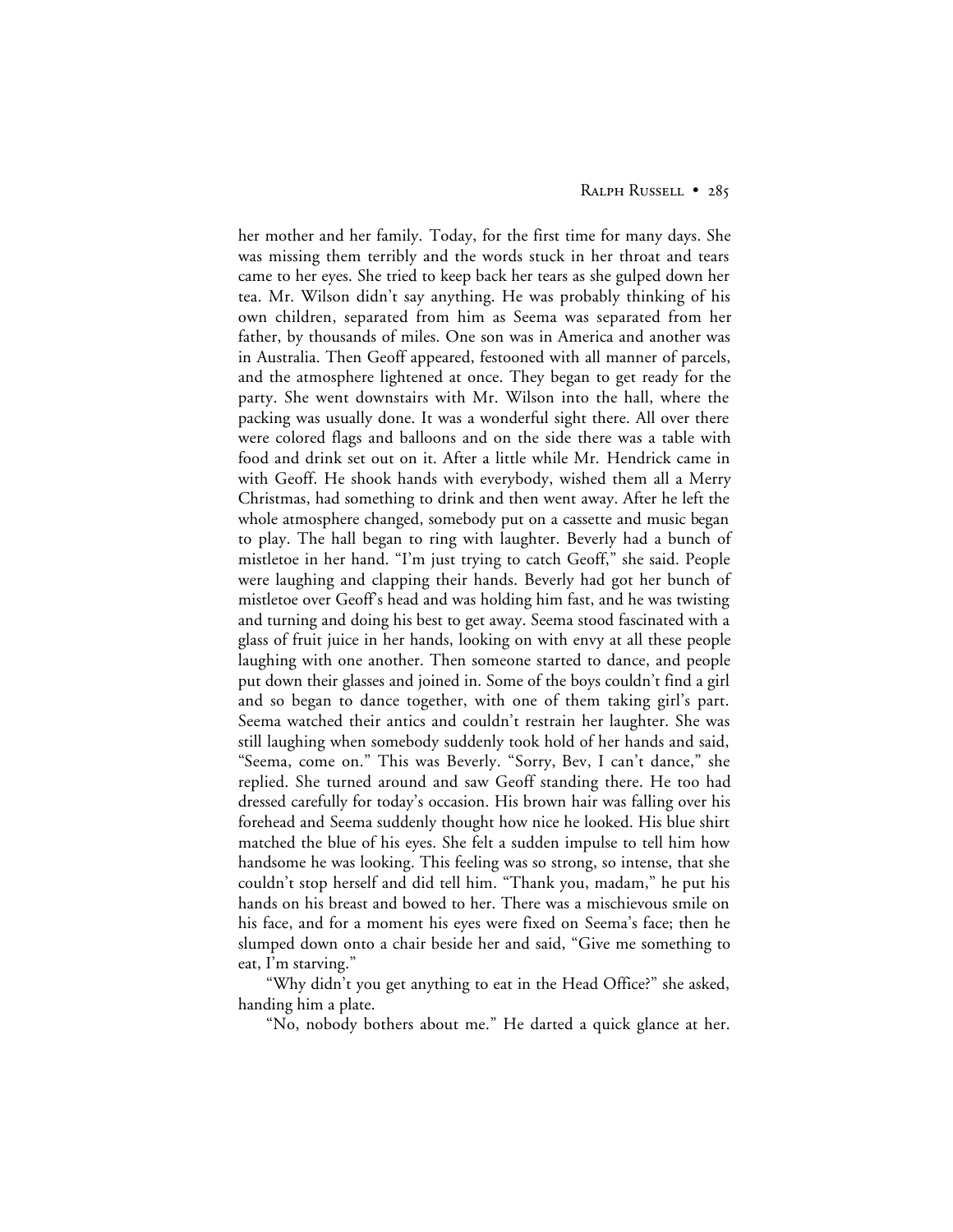"I'm worn out with getting things ready for the party; I'm really tired."

"Well, now you can rest during the holidays. We've got two weeks."

"Yes." He looked hard at Seema as he put his glass to his lips. "And you'll have a good rest too. Or are you going somewhere?"

"No, where would I be going?" She suddenly felt very depressed; she would miss all this laughing and talking all through the holidays. She leaned back in the chair, and suddenly a sprig of mistletoe fell into her lap. She panicked when she saw it. Geoff was looking in the other direction and pretended not to notice. She slowly picked it up and quietly put it in her purse. The party began to draw to a close and people started going home. Seema helped the other girls to gather up the plates and things and then, when all that was done, went upstairs to get her coat. Mr. Wilson had already gone. She put on her coat, and as she went into her room to get the handbag, she saw by her desk a small packet, complete with a little card bearing her name. She was very surprised and was looking at it when Geoff came into the room.

"Did you put this here?" she asked.

"Yes."

"When I wasn't looking?"

"Yes, I learnt that from you," he said.

She was startled and was relieved when she looked at him to see he was smiling.

"I'm sorry."

"It doesn't matter."

"Thank you, Geoff, what a pretty packet; it seems a shame to open it."

"I'm no good at buying presents, I'm glad you like it. And it's I who ought to thank you." He came very close to Seema, "Your Christmas present was the first one I got."

Seeing him so close to her, she felt very nervous. "Merry Christmas, Geoff," she said holding out her hand to shake his.

"Merry Christmas, Sim," Geoff took her cold hand in his and gripped it firmly. The warmth of his hand set her all aglow. After a little while he said, "Come on, I'll give you a lift home. It's very cold."

"No, thank you," she said. "Good night." And with heavy steps, she began to go down the stairs. "My house is only a few minutes walk from here," she said. "I'll walk."

Throughout the Christmas holidays she was ill. First she got a cold, then flu and then God knows what else. She spent most of the time in bed, either dozing or crying, with her head hidden under the blanket. She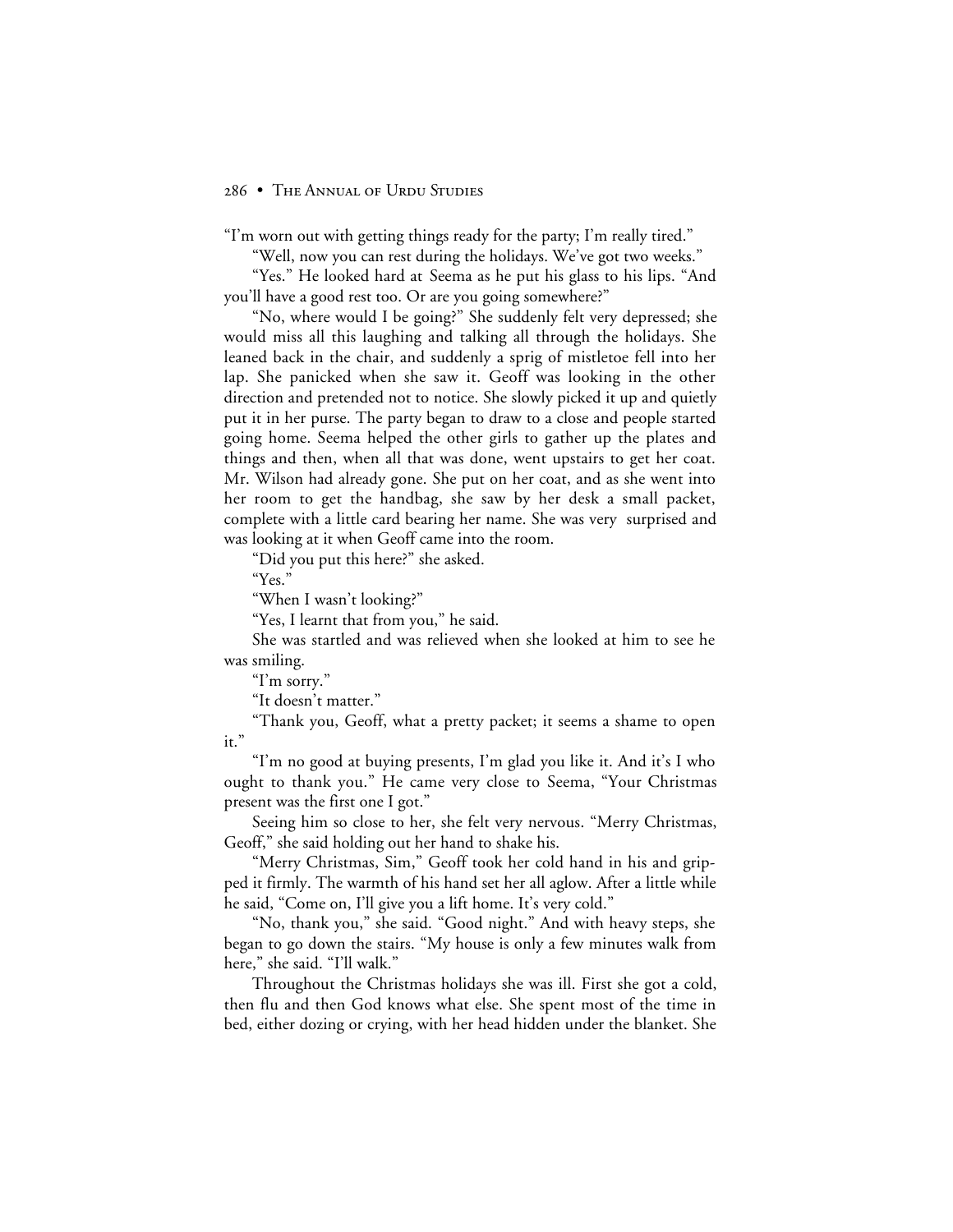#### RALPH RUSSELL • 287

didn't know herself why she was crying. The tears just came and wouldn't stop. Her husband spent all his time preparing for his exams. There were only four weeks left. A day or two before the holidays were over, she tidied up the house, took the clothes to the launderette and then ironed them. And the day she got up early and got ready to go to work, she felt as she left the house as though she was coming out of jail. Lying in bed all those days had made her face pale and she was feeling weak.

And now as she breathed in the fresh air she felt a real joy. In the two weeks how often had she left the house? Three or four times, and that too only when she had to. Staying there in the house she had begun to feel a sort of suffocation. But what was there to go out for? She thought to herself, "Oh God, what sort of life is this?" There had been a time when she was sitting her exams and had hid herself in odd corners of the house to study. Sometimes the unending streams of visitors used to make her cross; and then her mother would scold her, "You crazy girl, a guest is a gift from God." She thought to herself, "Mummy you were right, perhaps God has punished me; because now, for days together, nobody comes to see us and I don't go to see anybody." She began to cry. She felt like flying to her mother right away to lay her head in her lap, and cry and cry and cry.

These winter days and nights were passing just like her life was passing, morning, evening, night, all wrapped in the cloak of darkness; the artificial light was all that set them apart. Her life was like that, without the sunshine of desire, without a ray of hope. She too lived it by artificial light. The love and affection of these strangers supported her, but that too was an artificial support. She had no relationship with them other than the simple human relationship. But still, that was a great support to her. It was a Saturday morning when a letter came from her brother. As soon as she received it, tears began to stream from her eyes. Her father had had a heart attack. God had spared his life but he was extremely weak and was still in the hospital. She was alone in the house and her father's face appeared vividly before her. Her eyes swollen with weeping, she was trying to do the house work, when Mr. Rahman and his wife arrived. Their arrival at this time was a great comfort to her. Their words of sympathy again broke down her self control. She'd just dried her eyes and gone into the kitchen to make tea, when her husband returned from the library. Mr. Rahman and his wife talked to him and he soon agreed to let her go to see her father. Mr. Rahman even promised that he would himself make arrangements for the ticket. There would be no interference with her husband's studies. Mrs. Rahman put her arms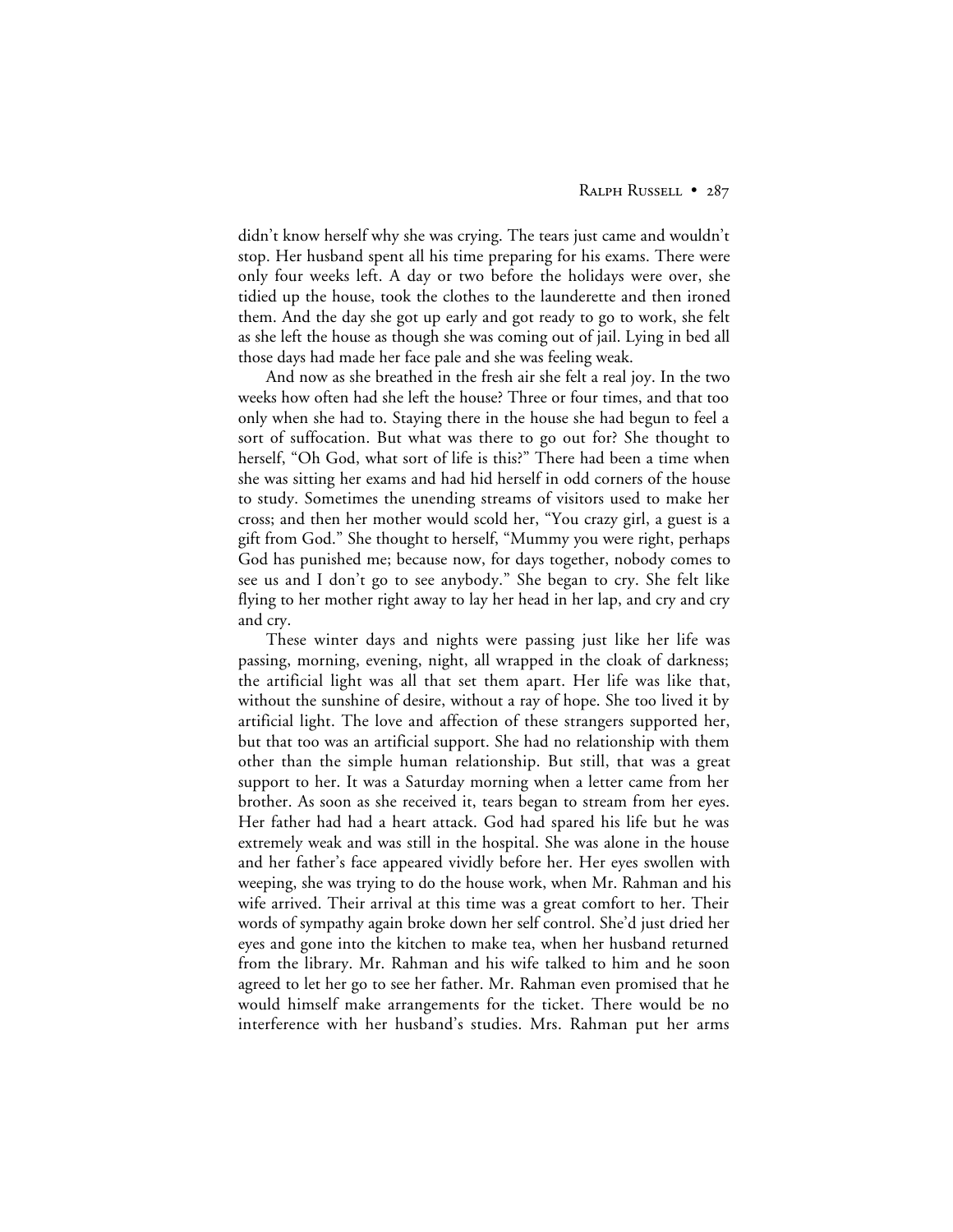around her and Mr. Rahman said, "Seema, you have to promise me that you won't cry. When people cry, it scares the wits out of me. When Jamila was saying farewell to her relatives when we got married, they all cried so much that I was in a terrible state, and she herself was weeping and wailing so much that I said to my brother, 'Look, tell these people that they can keep their daughter with them if they like, but tell them for God's sake not to cry like that. Tell them I'll go back on my own.' And I did go back on my own. My family were very cross with me. She came to join me afterwards."

Seema burst out laughing, "Did you really do that?"

"Yes, it's absolutely true." Mrs. Rahman said. "But you can't help crying. There's nothing you can do about it. And then if I hadn't cried, everybody would have said, 'She's not in the least upset about leaving her parents.' And I was upset. And more than anything else, I was crying because I was afraid. I was thinking, 'God knows what he'll be like. I don't know anything at all about him. I'm leaving everybody to go all those miles away with a stranger.' It takes a lot of courage. We innocent, homely girls know nothing about the world. It's a great injustice to us. Thank God, he's taken very good care of me."

"Oh, come on! There was no need to make such a meal of it!" Mr. Rahman saw that the conversation was taking a serious turn and said, "The way she was sobbing her eyes out, I was afraid that any minute she'd give up the ghost."

"Well, it was a long journey she was going on," Seema said.

"Long journey! My God." Mr. Rahman laughed aloud. "How many thousands of miles is Rawalpindi from Sialkot? It wasn't until we'd been married for three months that she came to England, and I myself went to fetch her. I'd warned her that if she cried, I'd leave her behind."

"So what happened, Jamila, didn't you cry at all?"

"Not at all," said Mr. Rahman. "She didn't shed a single tear and I began to feel ashamed of myself."

"And you were crying so loudly that I was quite alarmed." Mrs. Rahman immediately went on the offensive.

"You can't help it," Mr. Rahman said. "All your elders come together to see you off, and you look at them and think of all the love and affection they've given you and how unworthy of it you've been, and you feel ashamed. And then they say, 'We're meeting now for the last time, we shan't see you again.' And you feel really upset. Alright, Seema, that's a firm promise, you get ready and, God willing, within ten or twelve days we shall get a booking."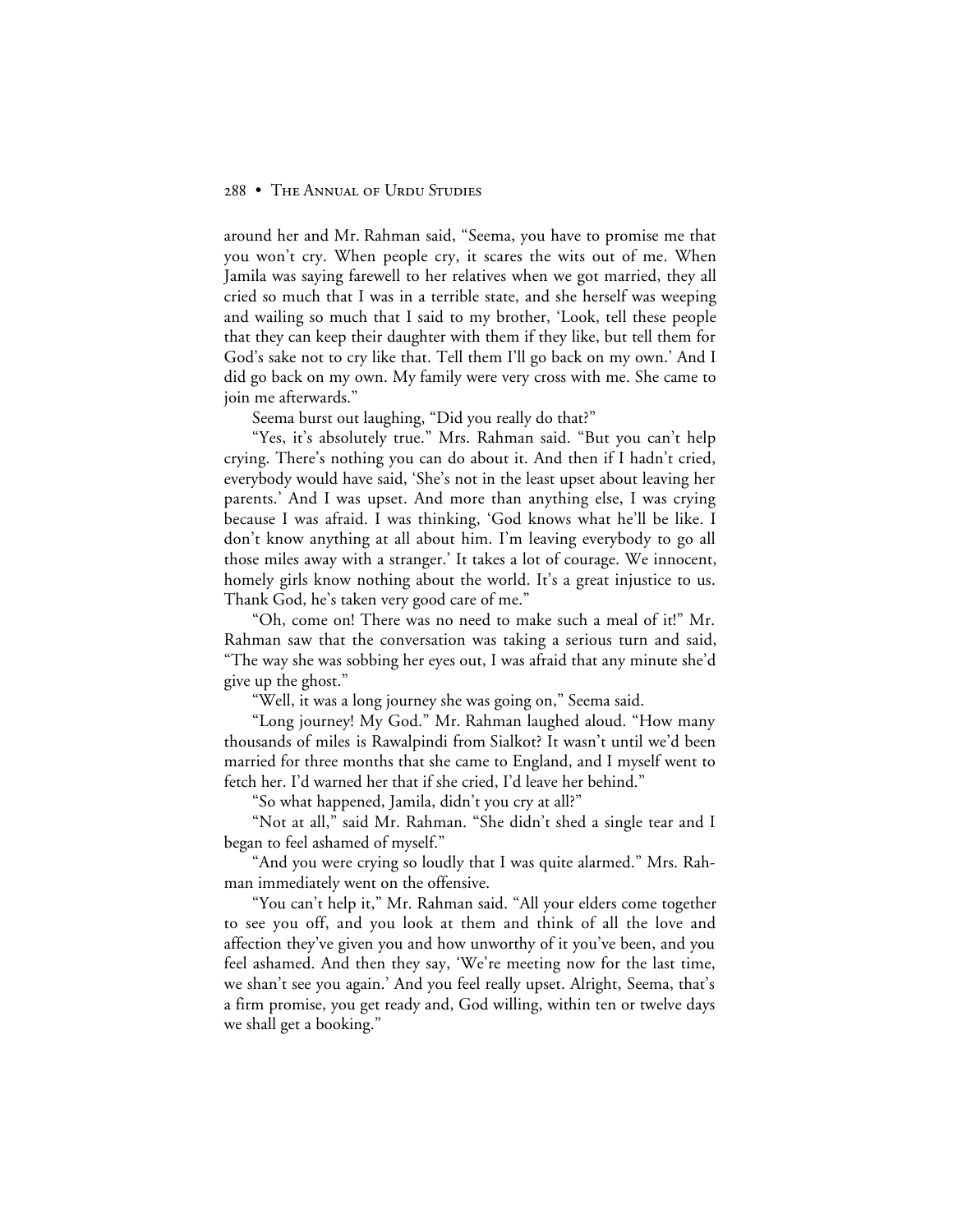Seema couldn't sleep all night. Her head was full of memories, pleased with the thought that, after all this time, she would be seeing them all again. But why wasn't her heart rejoicing? What was it that was troubling her?

The next day she got out her album and looked longingly at the pictures of everybody in it. What a lonely time it had been since she had left them all. It seemed as though it had been centuries. "Oh Mother," she thought, "how cruel of you to send me off, all of a sudden like that, so far away with one whom I'd never seen, about whom I knew nothing, about whom I still know nothing." She looked at the pictures of her mother and father and her heart filled with resentment against them. But at once she bowed her head and began to pray for her father's recovery. On that day, for the first time in many days, Seema performed her ablutions and said her prayers, and for hours together prayed for her father's health. How contented she felt. But what sort of contentment was it, when something was still troubling her?

When Seema got to the office that day, she was in a very good mood. In the course of conversation she told Mr. Wilson about her father's illness, and he comforted her. That day Seema felt a new pleasure in her work. The thought of going back brought a whole army of forgotten memories. The girls who had been her friends, her little brother and sisters, her older brother, her older sister, father, her aunts, her two grandmothers—one by one she pictured them all. She was so happy that it seemed that she would grow wings and fly freely in the sky like a bird. She could feel herself trembling with joy. When Geoff came into the office, having done the round of the factory, Mr. Wilson told him about her father's illness and said she wanted to go and see him. Geoff assured her she still had some leave due her and that there was no problem. Then during lunch break, he brought his mug of tea, pulled up a chair and sat down beside her. Seema began to tell him about her brothers and sisters, and didn't notice how the time was passing. The telephone rang and she realized with a start that the lunch break had been over long ago. She felt embarrassed and began to apologize, "I'm feeling very homesick," she said, "and that's why I've bored you at such length."

Geoff got up, patted her shoulder and said, "I enjoyed it very much listening to you, and I didn't even notice the time."

Within a week everything had been settled. She had been granted leave and she'd got a seat on the plane. She was due to leave on Monday morning and she spent that Saturday and Sunday getting ready. She was so busy that she had no opportunity to think about herself. When the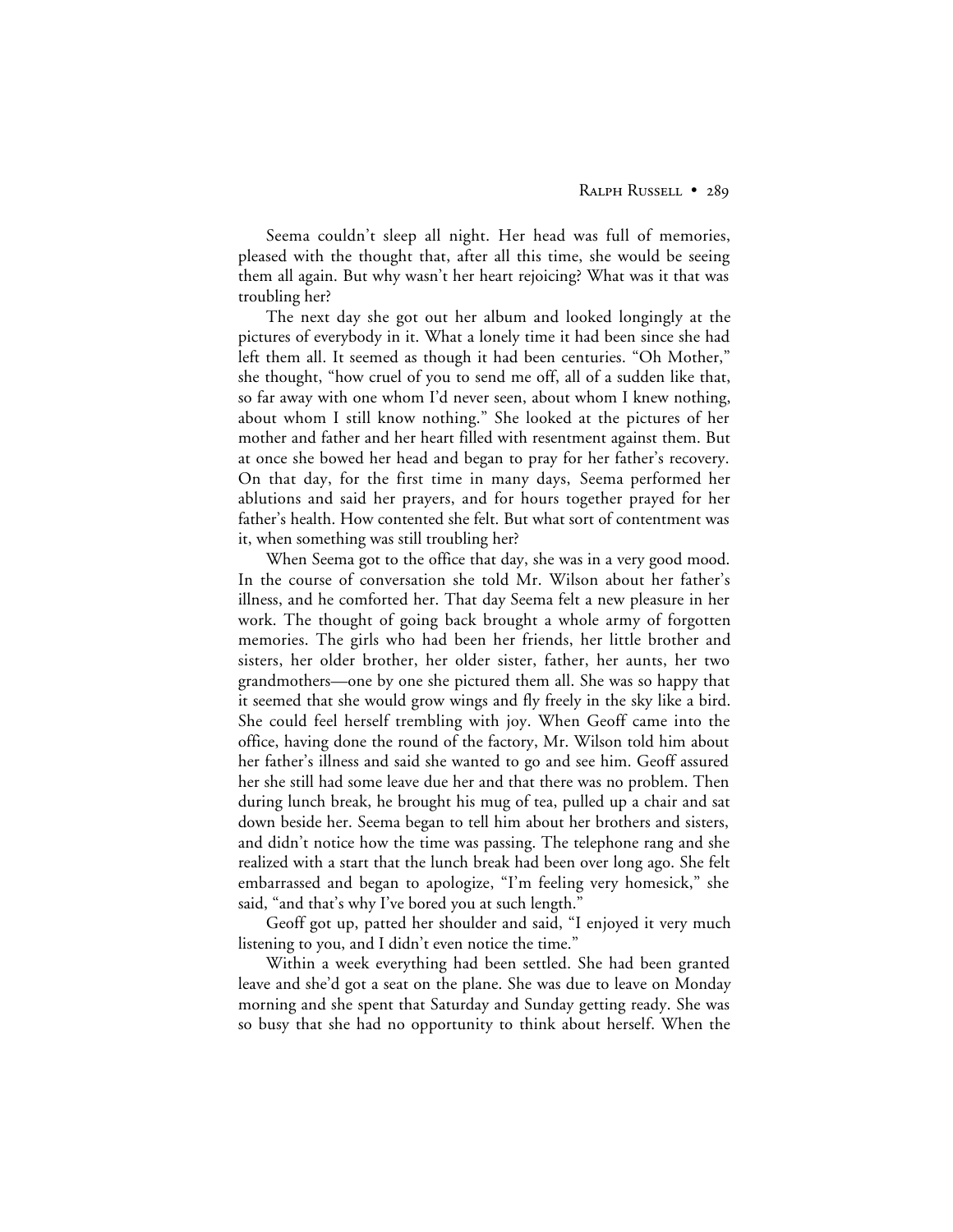plane took off, she undid her seat belt and breathed a sigh of relief. She suddenly felt tired. She leaned back in her seat and closed her eyes. But although her body was tired, her brain was absolutely fresh. While she had been getting ready, she'd felt as though she was already with her mother and father, thinking of them, talking to them and seeing them before her very eyes. Now she was flying home and the thought of it filled her with joy and contentment.

But after some time she felt as if she was leaving something behind, that she'd forgotten something, that physically she was on her way home, but spiritually, some part of her had got left behind. It perplexed her, that although she was so happy, she felt somehow incomplete. She began to look back at her past life, on those happy colorful days when she was a student. She thought how she had pictured her future husband in those days—not a picture of a handsome prince; as just a simple straightforward man, educated, affectionate, cultured, and nothing more. All she had wanted was a husband who loved her with all his heart and was not only a husband, but also a friend and companion, who would share her joys and her sorrows.

In those days on moonlit nights, she would stand for hours by the jasmine bush, thinking how she would furnish and decorate her future home, how, like a good housewife, she would keep it clean and beautiful. It would be filled with love and laughter, there would be jasmine climbing over the entrance to the verandah and both of them, in the silence of the night, would stand there talking in the fragrant air, bathed in the moonbeams. Now and then he would ruffle her hair with his fingers and smile and say, "Sim, I've been keeping you happy all this time. Now make us some tea."

And then when married life began, she felt at once that her mother and father had ruined all her dreams. In the beginning she used to cry a lot. Her husband never even asked her to sit down beside him, let alone talk to her. He never once asked whether there was anything she wanted. He used to talk to her only when he had to. Sometimes she used to think that perhaps once his examination was behind him, he might change a bit, but these hopes too were soon dashed. She thought, "Even if a man does have some object in life which keeps him as busy as he is, he still doesn't have to stop living."

Her dreams had been nothing more than dreams. Real life wasn't like that. But then she would look at other people and see how their experience contradicted her conclusion. And then her job had introduced her to a new world, a world in which the way of life was quite different from the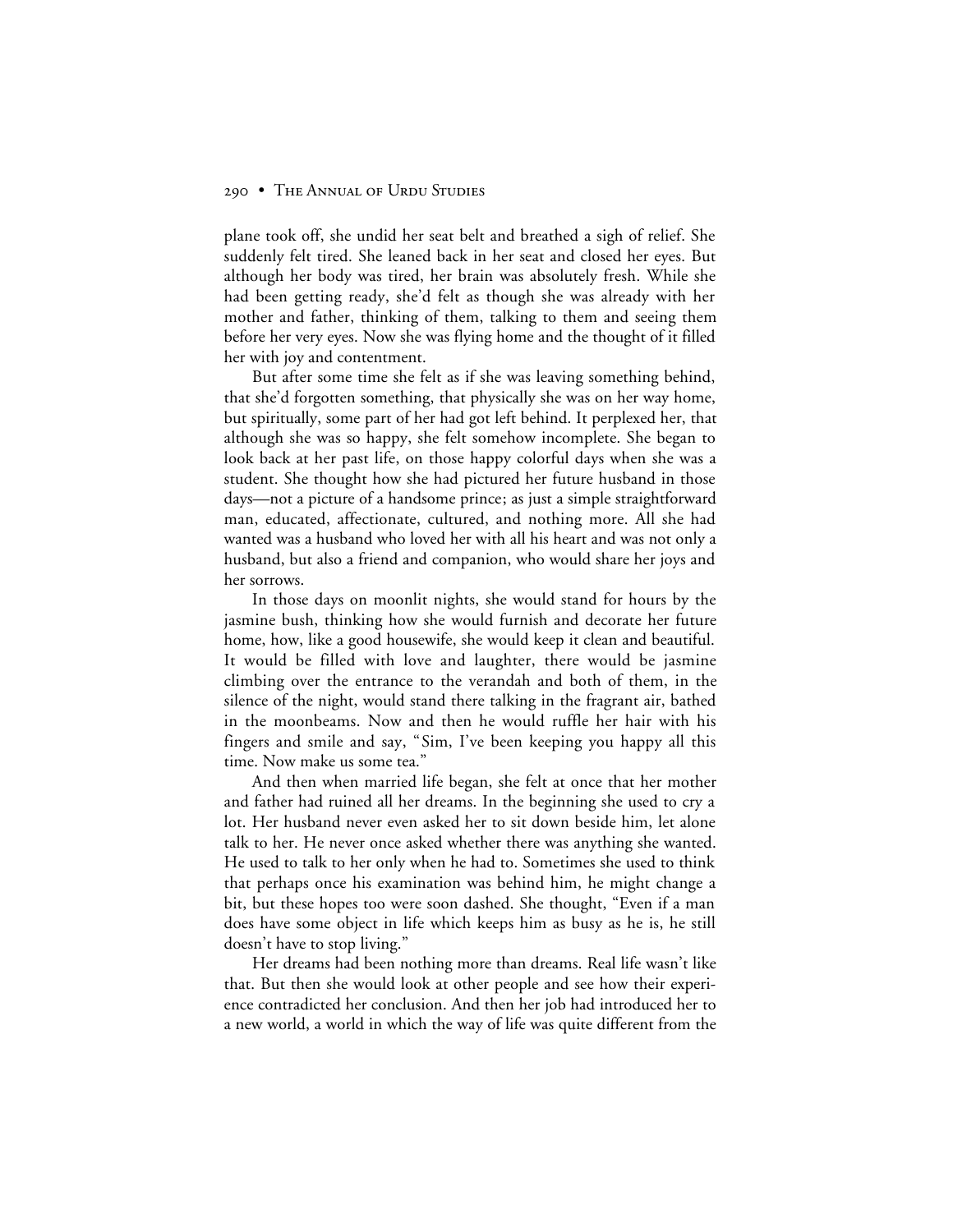world in which she had been brought up. Being out at work had allayed her feeling of suffocation but it had also sharpened her sense of being emotionally deprived. And now two blue eyes were looking at her and smiling. How freely that quiet and shy boy had begun to talk to her. Whenever he came close to her she felt weak and afraid that she might, without thinking, do something she ought not. How considerate he was! If she felt the last bit unwell, he would immediately tell her to go home and rest. What a nice man Geoff was! A sincere, affectionate companion, a really good friend. When he had said good-bye to her, he had taken her hands between his and said, "Come back, quickly, Sim." She could feel, even now, the warmth of his hands.

The flood of memories upset her. She felt mixed up, and a strange sort of depression overcame her. Her head began to throb and she opened her handbag and felt inside it to see whether somewhere amongst all the other things in it she could find an aspirin tablet. Suddenly her fingers came into contact with something wrapped up in a white handkerchief. She undid the handkerchief, and in it was a dried up sprig of mistletoe. For a while she turned it over and over, and then put it back in her bag, leaned back in her seat and closed her eyes.

She had been back in her old home a week now. Her mother and father had been overjoyed at her coming, and her younger brothers and sisters ran about doing things for her so willingly that she could hardly believe that these were the same children who at one time had had to be wheedled and bribed into doing the least little thing. Everyone was delighted to see her, and all day long there was a constant stream of visitors coming to see her. Once things settled down a bit she began to gather her thoughts together and review this former life of hers. Everything was just as it had been, and yet somehow things had changed—a change that she could feel but not describe. Had these people changed? "Not at all. Not changed, just moved on a little. Whereas I'd wanted to see them just as they had been before, when I parted from them," she thought.

She saw the mark of advancing old age on her elders' faces, and this unsettled her. Her younger brothers and sisters had left school and were now in college. When she saw how seriously they took their studies she was amazed. She remembered the days when they used to besiege her with demands to help them with their homework. And her cousin Rukhsana—laughing, jolly, vivacious, carefree Rukhsana—was now married, a properly dressed, well spoken lady: Rukhsana, who had never bothered to choose clothes that went together, who would grab clothes